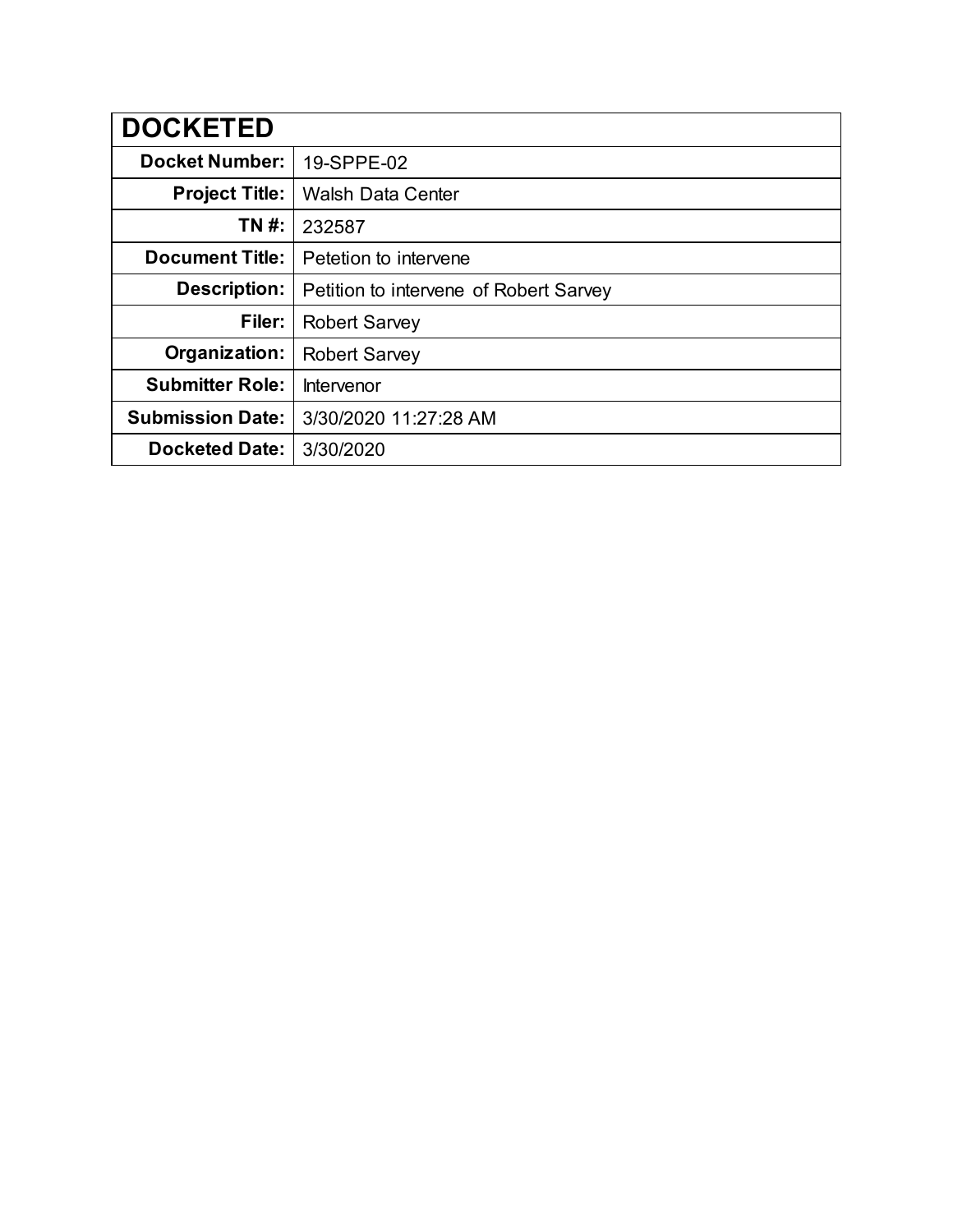## State of California State Energy Resources Conservation and Development Commission

In the matter of:

Walsh Data Center **Docket 19-SPPE-02** 

Robert Sarvey's Petition to intervene

Robert Sarvey hereby petitions to intervene in the Walsh Data Center Docket 19-SPPE-02. Section 1207 of the Commission's Rules of Practice and Procedure allow that, "Any person may file with the Docket Unit or the presiding committee member a petition to intervene in any proceeding. The petition shall set forth the grounds for the intervention, the position and interest of the petitioner in the proceeding, the extent to which the petitioner desires to participate in the proceedings, and the name, address, and telephone number of the petitioner."

Petitioner is concerned about the large number of data centers being located in California and specifically in Santa Clara's low-income communities. All of these data centers utilize massive amounts of diesel fired back-up generators which have no criteria, TAC, or GHG emissions limits during emergency operation. Despite the known environmental damage from employing multiple back up diesel generators government agencies continue to allow there use in large quantities at data centers when less damaging back up generation technology is available. Air Quality in the BAAQMD airshed is suddenly declining after years of improvement from the impacts of global warming and wildfires and the additional criteria pollutants from the Walsh Data Center which will occur in the future are offset by worthless paper emission reduction credits sometimes generated decades before. The local and regional impacts from the project's emissions from just the testing of the back-up generators are significant.

The Walsh Data Center like other large data centers is a large consumer of electricity. On an annual basis, the WDC would consume up to the maximum electrical usage of 700,800 MWh per year.<sup>1</sup> This massive amount of energy use will lead to a large amount

 $\overline{a}$ 

<sup>&</sup>lt;sup>1</sup> TN 228877-2 Application for SPPE for the Walsh Backup Generating Facility Page 111 of 203